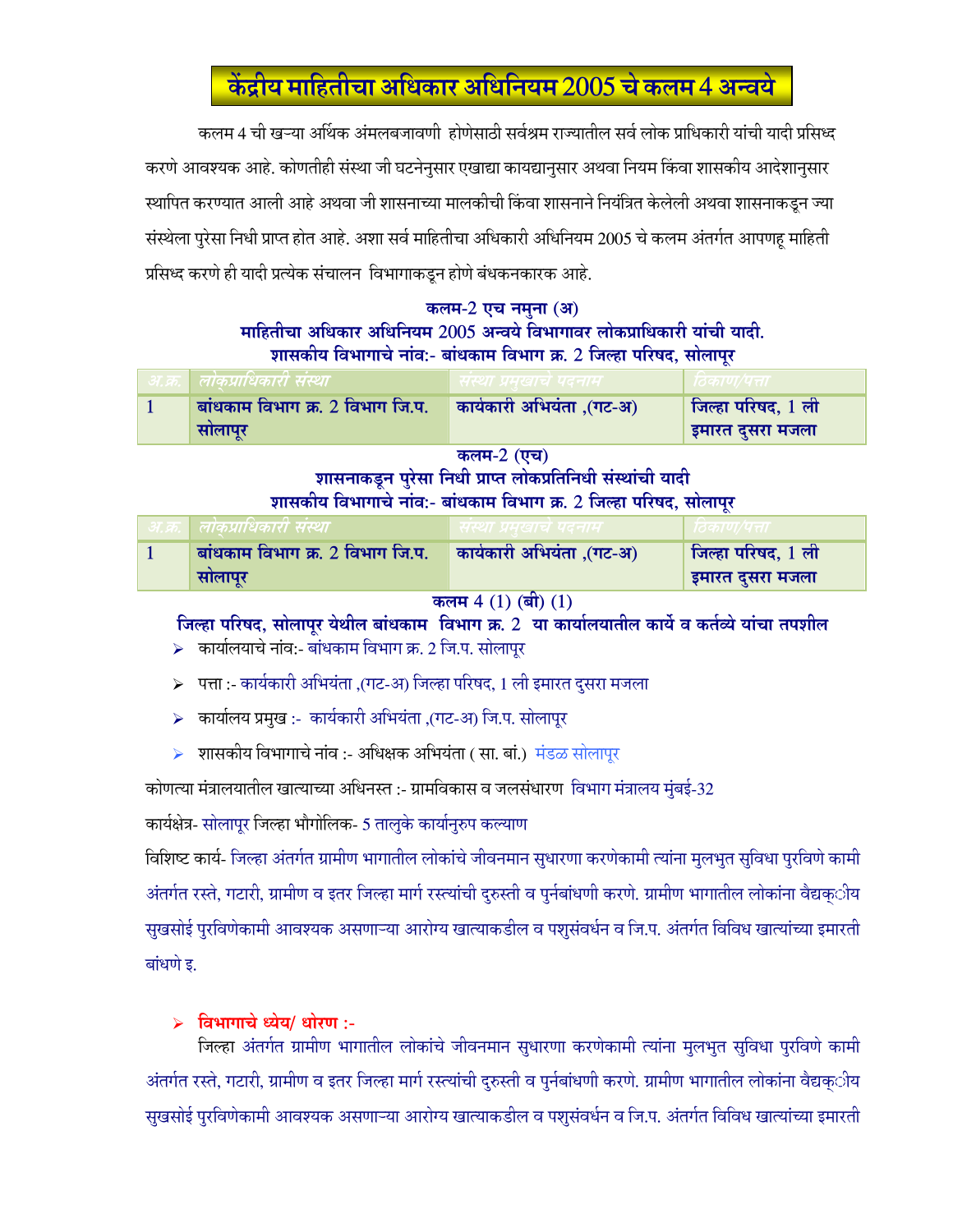बांधणे तसेच विविध पदाधिकारी मा. आमदार, विधान परिषद सदस्य व संसद सदस्य यांनी लोकोपयोगी सुचविलेली विविध

# विकास कामे पुर्ण करणे.

संस्थेच्या संरचनात्मक तक्त्यामध्ये कार्यक्षेत्राचे प्रत्येक स्तरावरचे तपशील जिल्हा स्तर कार्यालयात उपलब्ध आहे.

- > कार्यालयाचा दुरध्वनी क्रमांक व वेळ:- 0217 2721005 वेळ सकाळी 10 ते 5.45
- ≻ साप्ताहिक सुट्टी व विशिष्ट सेवेवसाठी ठरविलेल्या वेळ, रविवार, दुसरा व चौथा शनिवार

# कलम 4 (1) (बी) (2) नमुना (अ)<br>जिल्हा परिषद, सोलापूर येथील बांधकाम विभाग क्र. 2 (गट-अ) या कार्यालयातील अधिकारी व कर्मचारी यांच्या अधिकाराचा तपशील

| (3)    | पदनाम          | अधिकार आर्थिक                                                | कोणत्या कायद्या/नियम/शासन | अभिप्राय |
|--------|----------------|--------------------------------------------------------------|---------------------------|----------|
| अ.क्र. |                |                                                              | निर्णय/परिपत्रकानुसार     |          |
|        | कार्यकारी      | वेतन, प्रवास भत्ता, बी.सी.एस.आर. अर्थ विभाग जि.प. सोलापुर    |                           |          |
|        | अभियंता.(गट-अ) | रुल 598 परिशिष्ट 1, बीसीएसआर यांचेकडून                       | आलेले                     |          |
|        |                | कलम 2 अन्वये प्रवासभत्ते बील कर्मचाऱ्यांचे वेतन,प्रवास भत्ता |                           |          |
|        |                | मंजूर करणेचे अधिकार.                                         | बील, सादील खर्च धनादेश    |          |
|        |                |                                                              | वटविण्याचे अधिकार         |          |

 $\overline{a}$ 

| अ.क्र. | पदनाम                       | अधिकार-प्रशासकीय | कोणत्या कायद्या/नियम/शासन<br>निर्णय/परिपत्रकानुसार                                       | अभिप्राय |
|--------|-----------------------------|------------------|------------------------------------------------------------------------------------------|----------|
|        | कार्यकारी<br>अभियंता.(गट-अ) | प्रशासकीय        | म.जि.प. व पं.स. लेखासंहिता 1968 नियम<br>क्र. 4 खालील परिशिष्ठ 2 अन्वये 10.00<br>लाखापयेत |          |

 $($ क)

| अ.क्र | पदनाम                    | अधिकार- फौजदारी | कोणत्या कायद्या/नियम/शासन<br>निर्णय/परिपत्रकानुसार | आभप्राय |
|-------|--------------------------|-----------------|----------------------------------------------------|---------|
|       | कार्यकारी अभियंता.(गट-अ) | निरंक           |                                                    |         |

 $\overline{z}$ 

| अ.क्र | पदनाम                    | ⊿ अधिकार- फौजदारी | काणत्या<br>कायद्या/नियम/शासन<br>निर्णय/परिपत्रकानुसार | अभिप्राय |
|-------|--------------------------|-------------------|-------------------------------------------------------|----------|
|       | कार्यकारी अभियंता.(गट-अ) | निरंक             |                                                       |          |

कलम 4 (1) (बी) (2) नमुना (ब)

| अ.क्र           | पदनाम             | कर्तव्य आर्थिक /प्रशासकीय/फौजदारी कोणत्या कायद्या/नियम/शासन  |                               | अभि   |
|-----------------|-------------------|--------------------------------------------------------------|-------------------------------|-------|
|                 |                   | अन्यायीक                                                     | निर्णय/परिपत्रकानुसार         | प्राय |
| $\vert$ 1       | कार्यकारी         | कार्यालयीन विविध योजना वरील कामकाजावर                        | शासन निर्णय 27 फेंबुवारी 2004 |       |
|                 | अभियंता.(गट-अ)    | नियंत्रीत अंमलबजावणी नियंत्रीत $\parallel$                   | जिल्हा स.क.स. व पं.सं. अधि.   |       |
|                 |                   | अंमलबजावणी व कर्मचाऱ्यांवर नियंत्रण ठेवणे.                   | नियम 1960 कलम 100 व 123       |       |
| $\overline{2}$  | क.प्र.अधि         | कार्यालयीन कर्मचाऱ्यांवर नियंत्रण ठेवणे व 27 फेब्रुवारी 2004 |                               |       |
|                 |                   | काम करुन घेणे                                                |                               |       |
| $\vert 3 \vert$ | प्रकल्प अभियंता I | 3054 ग्रामीण रस्ते विकास व मजबूतीकरण                         |                               |       |
|                 |                   | गौण खाजि                                                     |                               |       |
|                 |                   | 5054ग्रामीण रस्ते विकास व मजबूतीकरण                          |                               |       |
|                 |                   | गट अ रस्ते व पुल दुरुस्ती परिक्षण कार्यक्रम                  |                               |       |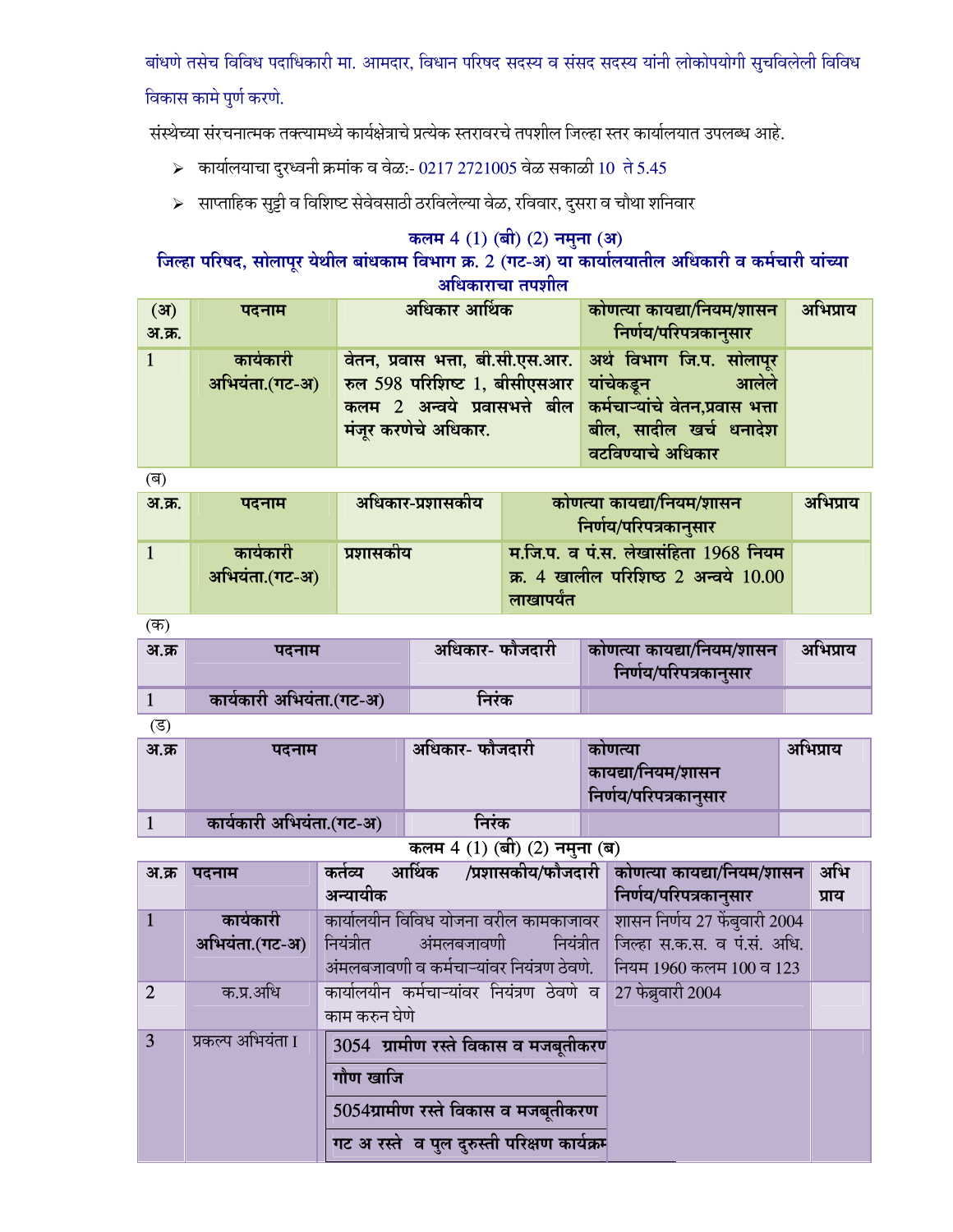|                |                     | गट ब रस्ते व पुल दुरुस्ती परिक्षण कार्यक्रम |  |
|----------------|---------------------|---------------------------------------------|--|
|                |                     | गट क रस्ते व पुल दुरुस्ती परिक्षण कार्यक्रम |  |
|                |                     | गट ड रस्ते व पुल दुरुस्ती परिक्षण कार्यक्रम |  |
|                |                     | प्राथमिक शाळा विशेष दुरूस्ती (DPDC)         |  |
|                |                     | निर्लेखन.                                   |  |
|                |                     | MISव RFDची माहिती तयार करणे.                |  |
| $\overline{2}$ | प्रकल्प अभियंता II  | ग्रामीण यात्रास्थळांचा विकास ब वर्ग         |  |
|                |                     | ग्रामीण यात्रास्थळांचा विकास कार्यक्रम क व  |  |
|                |                     | जि.प./ पं.स. सेस  इमारत देखभाल दुरूस्ती     |  |
|                |                     | जि.प.सेस जि.प.विश्रामगृह बांधकाम कार्यक्र   |  |
|                |                     | विस्तारिकरण,दुरुस्ती व इतर साहित्य खरेदी    |  |
|                |                     | जि.प.सेसे 4 बांधकाम ग्रामीण व इतर जिल्हा    |  |
|                |                     | बांधकाम / विविध विकास कामे                  |  |
|                |                     | जि.प.सेसे अंतर्गत पंचायत समिती स्तरावर      |  |
|                |                     | जि.प.कार्यालयात शौचालय बांधणे               |  |
|                |                     | 2515/14वा वित्त आयोग,जि.प.सेस अंतर्गत       |  |
|                |                     | शहिद दिा स्मारक दुरुस्ती व इतर आुषंगीक      |  |
|                |                     | पं.स.सेस/पंचायत समिती इमारती,,,             |  |
|                |                     | 13वा वित्त आयोग                             |  |
|                |                     | पशुवैद्यकिय दवाखाना                         |  |
|                |                     | $LRS$ संबंधीत कामकाज                        |  |
|                |                     | पशुसंवर्धन जि.प.सेस.                        |  |
| 3              | प्रकल्प अभियंता III | प्रा.आ.केंद्र बिगर आुशेष                    |  |
|                |                     | प्रा.आ.उपकेंद्र ,बिगर आुशेष                 |  |
|                |                     | प्रा.आ.केंद्र/उपकेंद्र देखभाल दुरुस्ती      |  |
|                |                     | आयुर्वेदिक                                  |  |
|                |                     | आमदार फंड                                   |  |
|                |                     | खासदार फंड                                  |  |
|                |                     | विपस फंड                                    |  |
|                |                     | राज्यसभा खासदर फंड                          |  |
|                |                     | अंगणवाडी                                    |  |
|                |                     | दलितवस्ती.                                  |  |
| $\overline{4}$ | सहाय्यक             | विभागाअंतर्गत येणाऱ्या सर्व लेखाशिर्षाखाली  |  |
|                | लेखाधिकारी          | मंजुर कामांची निविदा मागविणे, मंजुरीसाठी    |  |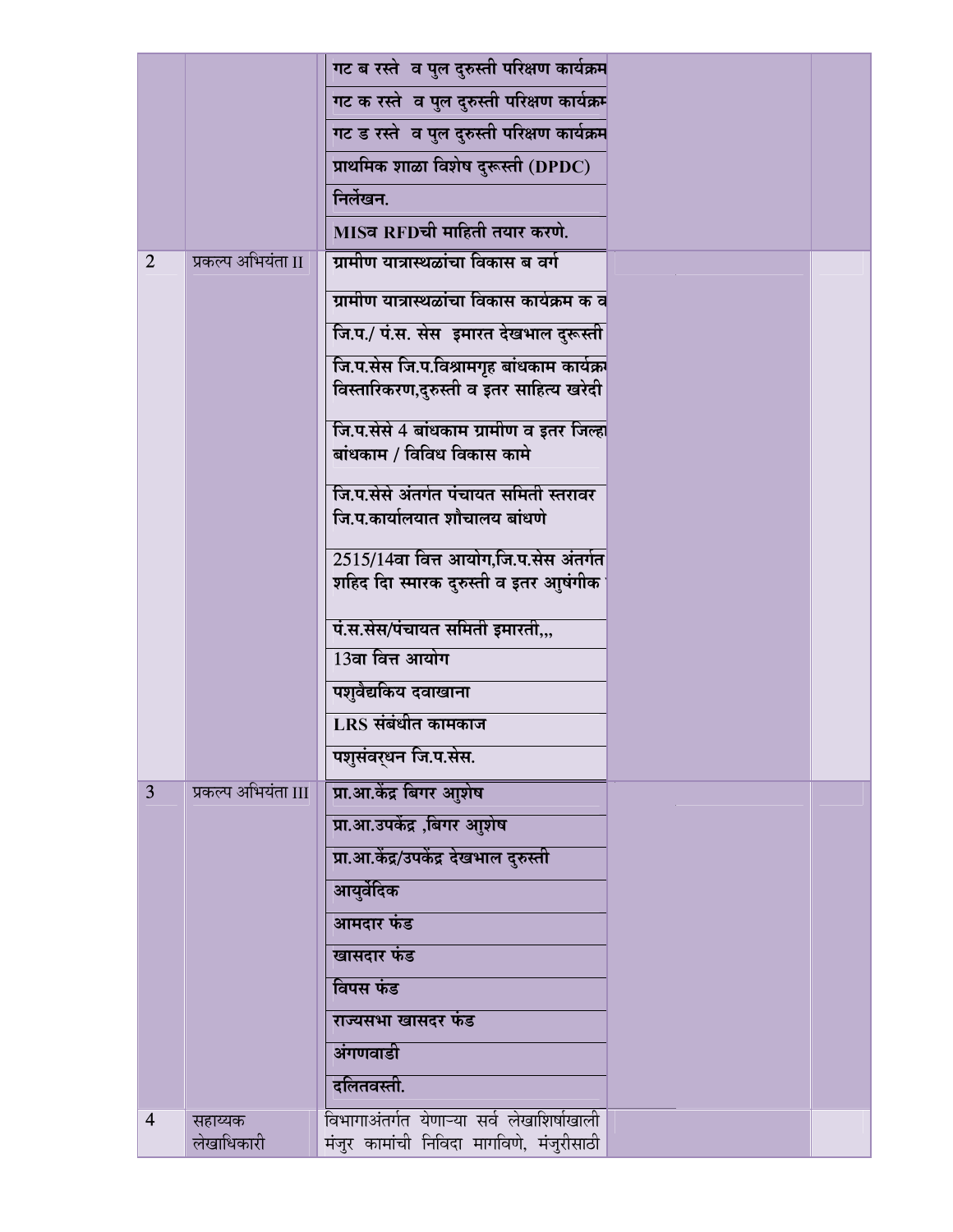|                |                | प्रस्तावीत  करणे, प्राप्त देयके यांची अदाईसाठी<br>प्रस्तावीत करणे, प्राप्त अनुदान व खर्च ताळमेळ<br>घेणे, विविध तपासणी अहवालाची शक पुर्तता<br>करुन मंजुरी घेणे. व लेखाविभागावर नियंत्रण<br>ठेवणे.                                                                                                                                                                                                                                                                                                                                                                                                                                               |                                  |  |
|----------------|----------------|------------------------------------------------------------------------------------------------------------------------------------------------------------------------------------------------------------------------------------------------------------------------------------------------------------------------------------------------------------------------------------------------------------------------------------------------------------------------------------------------------------------------------------------------------------------------------------------------------------------------------------------------|----------------------------------|--|
| $\overline{5}$ | वरीष्ठ लिपीक   | आस्थापना विषयक कामकाज,<br>आधिकार, लोकशाही दिन, लोक आयुक्त, सेवा<br>निवृत्ती प्रकरणे, वेतन निश्चिती,प्रस्ताव करणे,<br>हजेरी पत्रक, कर्मचाऱ्यांचे रजा प्रवास, सेवा<br>पुस्तके अद्यावत करणे, टपालावर कार्यवाही,<br>विभागाकडील सर्व लेखाशिर्षांच्या निविदा<br>प्रसिध्द करणे, मंजुरी देणे, कार्यारंभ आदेश देणे.<br>विविध लेखाशिर्षकाची प्राप्त देयकांची<br>अंकगणितीय पडताळणी करणे, शासकीय<br>वसुली नमुद करुन देयक पारीत करणे,<br>वसुलीनुसार प्राप्त होणारे धनादेश विहित मुदतीत<br>शासकीय भरणा करणे, विविध स्तरावरुन प्राप्त<br>होणारे अनुदान व खर्च यांचा ताळमेळ घेवून<br>अर्खाचत रकमा घेणे. व मा. कार्यकारी अभियंता<br>यांनी सांगितलेली कामे करणे. | माहिती सहा. नागरी सेवा नियम 1981 |  |
| 8              | कनिष्ठ सहाय्यक | आवक - जावक बारनिधी सांभाळणे, महा नागरी सेवा नियम 1981<br>कार्यालयीन आस्थापना, व विभागीय आस्थापना<br>विषयक कामकाज पाहणे, तसेच प्रकल्प<br>अभियंता यांना सहाय्यक म्हणून काम करुन<br>प्रकल्प शाखेतील सर्व पत्रव्य्वहार पाहणे.                                                                                                                                                                                                                                                                                                                                                                                                                      |                                  |  |
| 10             | परिचर          | कार्यालयीन स्वच्छता , कार्यालयीन टपाल महा.<br>देणे व इतर कार्यालयीन कामकाज                                                                                                                                                                                                                                                                                                                                                                                                                                                                                                                                                                     | नागरी सेवा<br>नियम<br>1981       |  |

# कलम 4 (1) (बी) (3)<br>निर्णय प्रक्रियेतील पर्यवेक्षण व जबाबदारीचे उत्तरदायीत्व निश्चित करुन कार्यपध्दतीचे प्रकाशन निरंक

कलम 4 (1) (बी) (4)

तरतूद (वार्षिक)

| $\sim$<br>अ.क्र. | ∣ काम/कार्य | कामाचे प्रमाणे | आर्थिक | अभिप्राय |
|------------------|-------------|----------------|--------|----------|
|                  |             |                |        |          |
|                  |             |                |        |          |
|                  |             |                |        |          |
|                  |             |                |        |          |
|                  |             |                |        |          |
|                  |             |                |        |          |

# कलम  $4(1)$  (ब)  $(4)$  नमुना (ब)<br>कामाची कालमर्यादा --------------------------- काम पुर्ण होण्यासाठी

प्रत्येक कामाची कालमर्यादा

| अ.क्र. | काम/काय | दिवस/तास पुणे करण्यासाठी | जबाबदार अधिकारी | तक्रार निवारण |
|--------|---------|--------------------------|-----------------|---------------|
|        |         |                          |                 | अधिकारी       |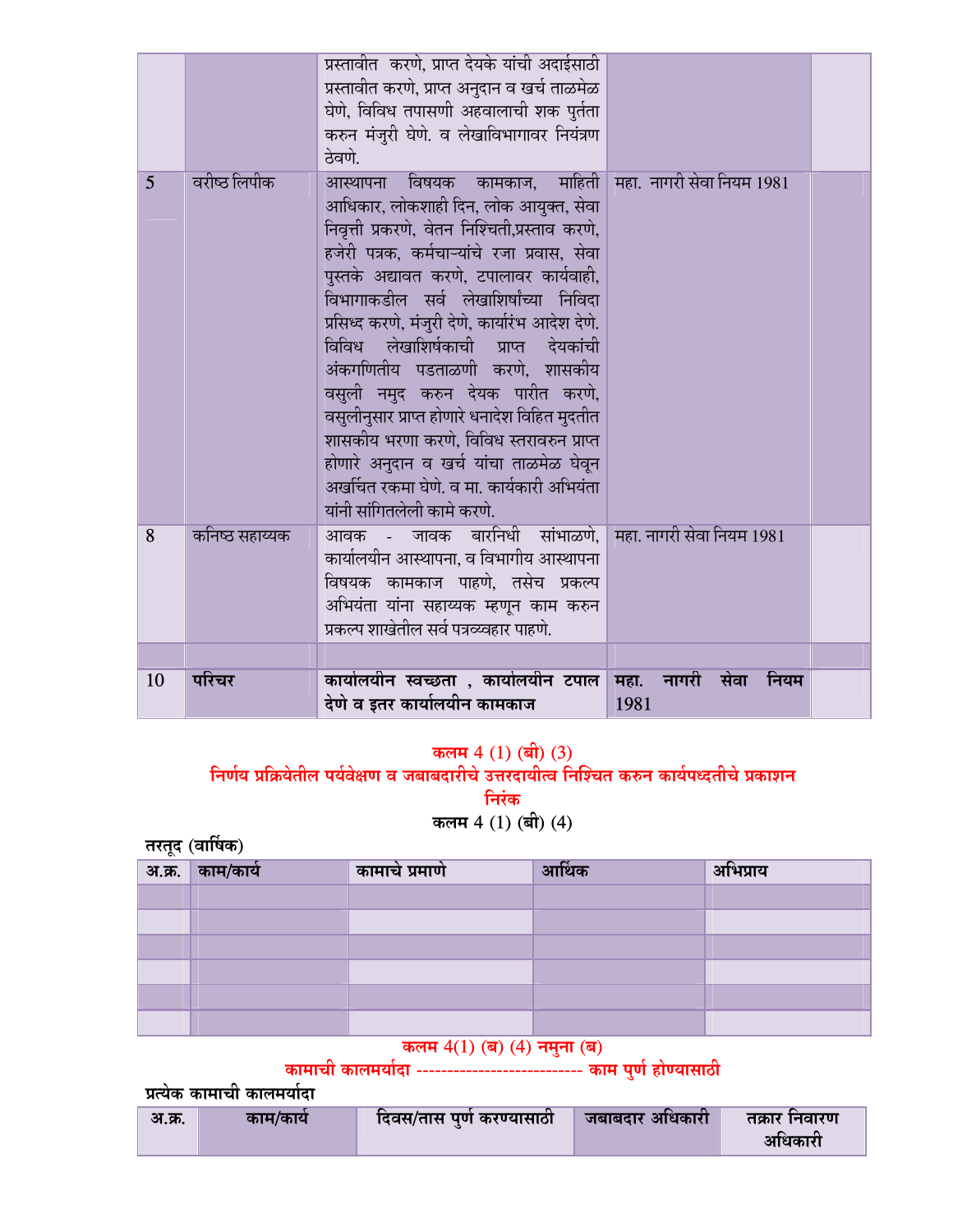### कलम 4 (1) (ब) (5) नमुना (अ)

---------------------- कामाशी संबर्धीत नियम/अभिप्राय

| ेअ.क्र.   सुचना पत्रकानुसार दिलेले विषय | नियम क्रमांक व खर्च | अभिप्राय |
|-----------------------------------------|---------------------|----------|
|                                         |                     |          |
|                                         |                     |          |

### कलम 4 (1) (ब) (5) नमुना (ब)

| अ.क्र. | सुचना पत्रकानुसार दिलेले<br>विवरण                                                 | <u>शासन निर्णय व क्रमांक व तारीख</u>                                                                                                                                                                                                                                                                                                                                                                                                                                                                                                                                                                                                                                                                                                        | अभिप्राय |
|--------|-----------------------------------------------------------------------------------|---------------------------------------------------------------------------------------------------------------------------------------------------------------------------------------------------------------------------------------------------------------------------------------------------------------------------------------------------------------------------------------------------------------------------------------------------------------------------------------------------------------------------------------------------------------------------------------------------------------------------------------------------------------------------------------------------------------------------------------------|----------|
|        | ग्रामीण रस्ते विकास व<br>मजबुतीकरणे                                               | दिनांक 16.02.2008 च्या शासन निर्णयानुसार जिल्हा नियोजन<br>समिती कडून निधी प्राप्त झाल्यावर पुर्वीच्या अपूर्ण कामासाठी<br>लागणारा निधी वजा करुन उर्वरीत निधीच्या दीडपट नवीन<br>कार्यक्रम करणे. जि.प. कडील रस्ते विकास योजनेतील मंजुर<br>ग्रामीण मार्ग व इतर जिल्हा मार्ग या रस्त्यांना निधी वितरीत<br>केला जातो.                                                                                                                                                                                                                                                                                                                                                                                                                             |          |
|        | क वर्ग ग्रामीण तिर्थक्षेत्र विकास<br>योजना (जिल्हास्तर)                           | दिनांक 16.02.2008 च्या शासन निर्णयानुसार जिल्हा नियोजन<br>समिती कडून निधी प्राप्त झाल्यावर पुर्वीच्या अपूर्ण कामासाठी<br>लागणारा निधी वजा करुन उर्वरीत निधीच्या दीडपट नवीन<br>कार्यक्रम करणे. जिल्हा नियोजन समिती कडून घोषित<br>झालेल्या क वर्ग तिर्थक्षेत्रांना निधी वितरीत केला जातो. एका<br>तिर्थक्षेत्र विकाकासाठी प्रतीवर्षी 30.00 लक्ष निधी वितरीत<br>केला जातो. दिनांक 16.11.2012 च्या शासन निर्णयाप्रमाणे<br>ग्रामीण भागातील 1.00 लाखापेक्षा जास्त भाविक येणा-या<br>तिर्थक्षेत्रांना जिल्हा नियोजन समिती कडून क वर्ग दर्जा दिला<br>जातो. या योजनेमधन जोड रस्ता, भक्त निवास पुरुष व भक्त<br>निवास स्त्री, स्नानगृह व शौचालय, वाहनतळ, पेविंग ब्लॉक,<br>पथ दिवे, नदी काठी संरक्षक भिंत / घाट, पाणीपुरवठा इ. कामे<br>हाती घेतली जाताता. |          |
|        | ब वर्ग ग्रामीण तिर्थक्षेत्र विकास<br>योजना ( राज्यस्तर )                          | दिनांक 16.11.2012 च्या शासन निर्णयाप्रमाणे जिल्हा<br>नियोजन समितीने क वर्ग दर्जा दिलेल्या ग्रामीण भागातील<br>4.00 लाखापेक्षा जास्त भाविक येणाऱ्या तिर्थक्षेत्रांना राज्य<br>शासनाच्या निकष समिती कडून ब वर्ग दर्जा दिला जातो. ब<br>वर्ग तिर्थक्षेत्रासाठी रु. 200.00 लक्ष पर्यंत निधी टप्याटप्याने<br>निधी वितरीत केला जातो. या योजनेमधन जोड रस्ता, भक्त<br>निवास पुरुष व भक्त निवास स्त्री, स्नानगृह व शौचालय,<br>वाहनतळ, पेविंग ब्लॉक, पथ दिवे, नदी काठी संरक्षक भिंत /<br>घाट, पाणीपुरवठा, इ. कामे हाती घेतली जाताता.                                                                                                                                                                                                                    |          |
|        | $\div$ 2515 लोकप्रतिनिधी<br>यांनी सुचविलेल्या<br>ग्रामीण भागातील<br>मुलभुत सुविधा | विकास व जलसंधारण विभाग<br>ग्राम<br>क्र.<br>विकास/2009/प्र.क्र.193/ दिनंाक 30.05.2011<br>च्या<br>निर्णयान्वये शासन स्तरावर निधी उपलब्ध करुन देण्यात येतो.<br>सदर कामे पूर्ण करण्याचा कालावधी 6 महिन्याचा असून<br>प्रकल्प मंजुरीपेक्षा जादा येणारा खर्च ग्रा.पं. करते. कामे पुर्ण<br>झाल्या नंतर त्याची देखभाल व दुरुस्ती ग्रा.पं.ने करावयाची<br>असून या अंतर्गत अंतर्गत रस्ते, गटारी, दहन, दफन भुमी                                                                                                                                                                                                                                                                                                                                          |          |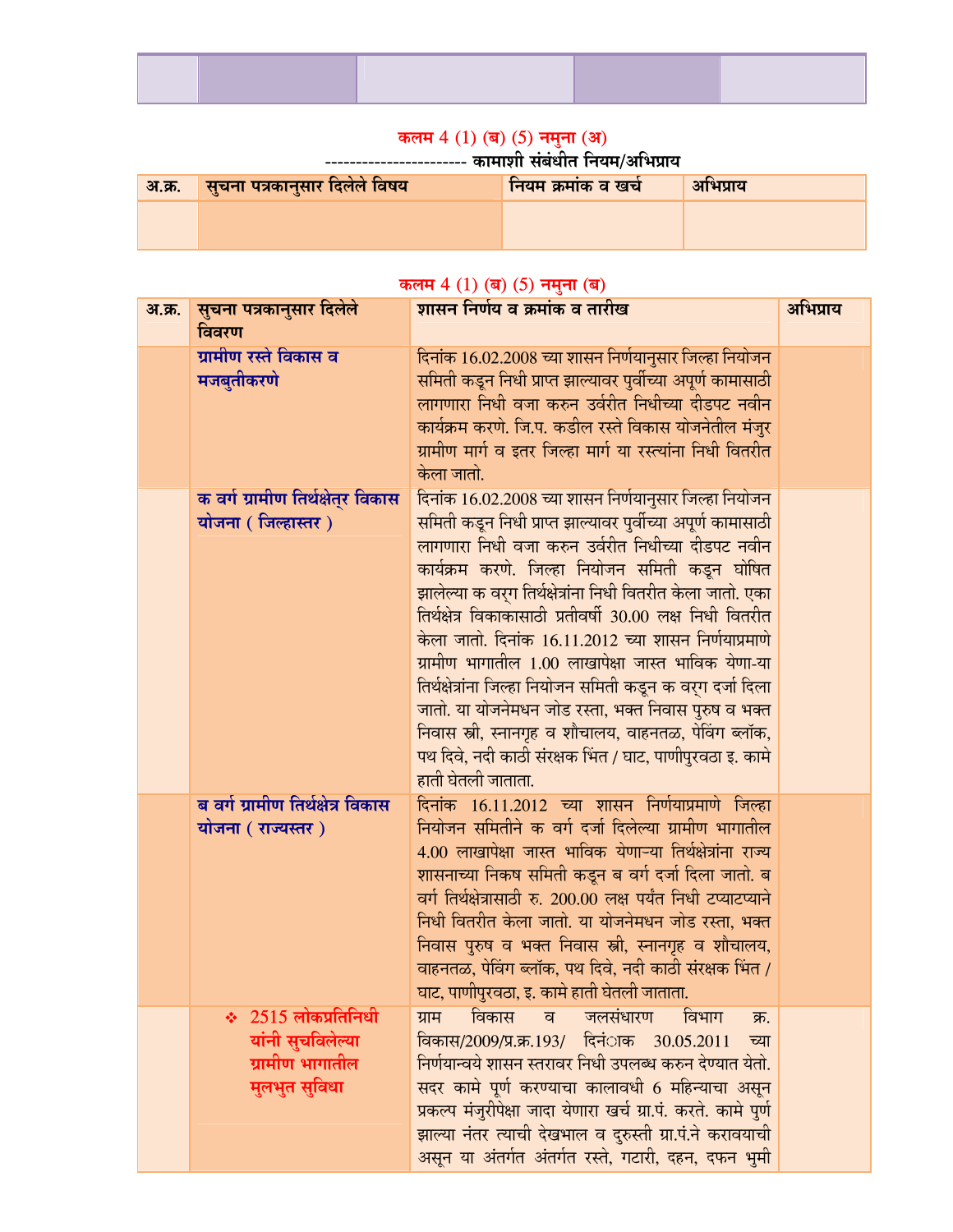|                                         | सुधारणा, ग्रा.पं. कार्यालय, आठवडा बाजार सुविधा, इ.् कामे                                    |  |
|-----------------------------------------|---------------------------------------------------------------------------------------------|--|
|                                         | हाती घेता येताता. यासाठी स्थानिक लोकप्रतिनिधी यांचे                                         |  |
|                                         | मागणी नुसार, तर विधान सभा, विधान परिषद सदस्य यांच्या                                        |  |
|                                         | शिफारशीनुसार कामे मंजुर होतात.                                                              |  |
| आमदार / वि.प.स स्थानिक                  | नियोजन विभाग, सप्टेंबर 2011 च्या मार्गदर्शक तत्वानुसार ही                                   |  |
| विकास कार्यक्रम                         | मुळ योजना सन 1984 ते 1995 या काळात लोकोपयोगी                                                |  |
|                                         | लहान कामांचा कार्यक्रम 1990-91 पासून स्थानिक विकास                                          |  |
|                                         | कार्यक्रम सन 1996-97 पासून आमदारांचा स्थानिक विकास                                          |  |
|                                         | कार्यक्रम म्हणून प्रचलित आहे. स्थानिक लोकप्रतिनिधीच्या                                      |  |
|                                         | सुचनेनुसार  व मा. विधान सभा सदस्य, विधान परिषद सदस्य                                        |  |
|                                         | यांच्या शिफारशीनुसार शासनाची स्थायी स्वरुपाची मालमत्ता                                      |  |
|                                         | निर्माण करणेच्या उद्ेशाने लहान लहान लोकोपयोगी कामे                                          |  |
|                                         | होती घेण्यात येतात. मा. विधान सभा, विधान परिषद सदस्य                                        |  |
|                                         | यांनी शिफारस केलेल्या कामांना जिल्हाधिकारी काम व                                            |  |
|                                         | रक्कम यांना मान्यता दिल्यानंतर कर्यान्वीत यंत्रणेच्या प्रचलित                               |  |
|                                         | पध्दतीनुसार ही कामे दोन वर्षात पुर्ण करावी लागतात. कामे                                     |  |
|                                         | पुर्ण झाल्यानंतर संबंधित स्थानिक स्वराज संस्थेने त्या कामाचे                                |  |
|                                         | परिरक्षण देखभाल करणे गरजेचे असते.                                                           |  |
| खासदार स्थानिक विकास                    | 13.12.1993 पासुन मा. पंतप्रधान यानी ही योजना घोषित                                          |  |
| कार्यक्रम                               | केली. तदनंतर 1 फेब्रुवारी  1994 मुळ च्या मार्गदर्शकन सुचने                                  |  |
|                                         | नुसार व त्यापुढे 1994-97-99-2002-2005-2012 साली                                             |  |
|                                         | सुधारणा झाल्या. सन 2011-12 पासून प्रत्येक संसद सदस्यांना                                    |  |
|                                         | त्यांच्या अखत्यारेतीतील कार्यक्षेत्रात लोकोपयोगी कामे                                       |  |
|                                         | करणेकामी प्रत्येकी 5.00 कोटी प्राप्त होतात. यामधून स्थानिक                                  |  |
|                                         | लोकप्रतिनिधीच्या सुचनेनुसार  व मा. संसद सदस्य यांच्या                                       |  |
|                                         | शिफारशीनुसार शासनाची स्थायी स्वरुपाची मालमत्ता निर्माण                                      |  |
|                                         | करणेच्या उद्ेशाने लहान लहान लोकोपयोगी कामे होती                                             |  |
|                                         | घेण्यात येतात. मा. संसद सदस्य यांनी शिफारस केलेल्या                                         |  |
|                                         | कामांना जिल्हाधिकारी काम व रक्कम यांना मान्यता                                              |  |
|                                         | दिल्यानंतर कर्यान्वीत यंत्रणेच्या प्रचलित पध्दतीनुसार ही कामे                               |  |
|                                         | दोन वर्षात पुर्ण करावी लागतात. कामे पुर्ण झाल्यानंतर                                        |  |
|                                         | संबंधित स्थानिक स्वराज संस्थेने त्या कामाचे परिरक्षण                                        |  |
|                                         | देखभाल करणे गरजेचे असते.                                                                    |  |
|                                         | आज तागायत जि.प. मार्फत हाती घेतलेल्या व पुर्ण झालेल्या                                      |  |
| जिल्हा परिषद कामांची गुणवत्ता<br>तपासणी | कामांची गुणवत्ता तपासणी अधिक्षक अभियंता दक्षता व                                            |  |
|                                         | गुणनियंत्रण मंडळ पुणे यांचे मार्फत होत होती. तथापी सां.बा.                                  |  |
|                                         | विभाग परिपत्रक क्र. एन.एच.पी/2013/ प्रक्र. 51/ रा.म.2/                                      |  |
|                                         | दिनांक 26.09.2013 अन्वये ही कामे तपासणी करणेची                                              |  |
|                                         | आवश्यकता नसुन ग्राम विकास व जलसंधारण विभागाचा                                               |  |
|                                         | निर्णय क्र. जिपर/2012/प्र.क्र.118/पंरा8/ दि. 10.09.2012                                     |  |
|                                         | अन्वये तपासणी बाबत कार्यवाही करावी. राज्य गुणवत्ता                                          |  |
|                                         | समन्वयक  यांचे अधिपत्याखाली पॅनल वरील राज्य गुणवत्ता                                        |  |
|                                         | नियंत्रक यांचेकडून संबंधित जि.प. च्या अति. मु.का.अ. यांनी                                   |  |
|                                         | कामाची तपासणी करुन घ्यावे अशा सूचना आहेत.                                                   |  |
|                                         |                                                                                             |  |
| जिल्हा परिषद सेस                        | जिल्हा परिषद सेस मधून दरवर्षी अर्थ संकल्पामध्ये<br>विभागासाठी करण्यात<br>बांधकाम<br>आलेल्या |  |
|                                         |                                                                                             |  |
|                                         | लेखाशिर्षानिहाय तरतुदीमध्ये विकास कामे हाती घेण्यात                                         |  |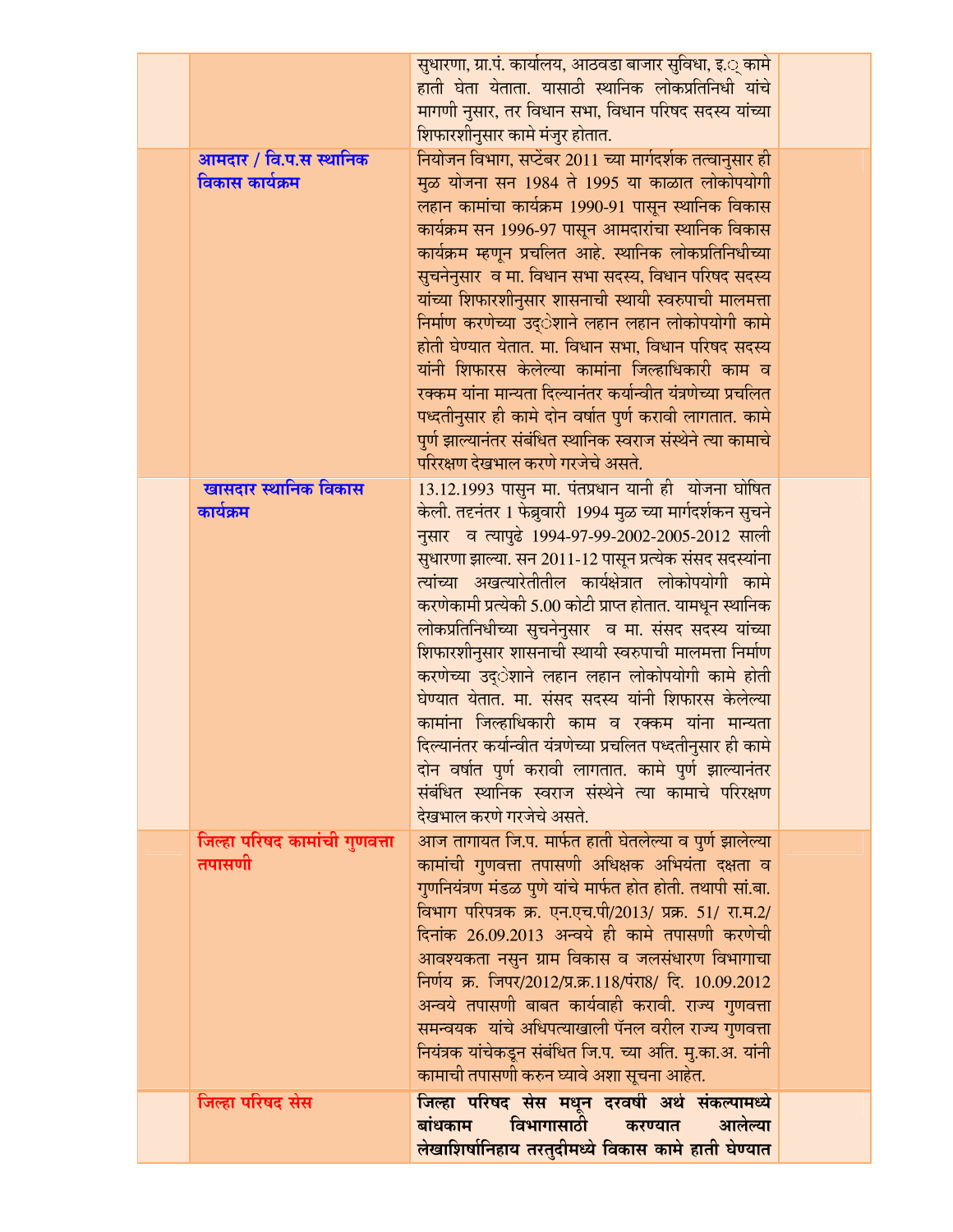| येतात. यामध्ये प्रामुख्याने जि.प. / पं.सं कडील इमारत<br>दुरुस्ती, जि.प. कडील विश्रामगृह दुरुस्ती / फर्निचर,<br>विश्रामगृह व्यवस्थापन व नवीन विश्रामगृह बांधकामे<br>हाती घेतली जातात. मंजुर करावयाच्या कामांना जि.प.<br>बांधकाम समिती सभेमध्ये स्थळनिश्चिती घेतली जाते. |  |
|------------------------------------------------------------------------------------------------------------------------------------------------------------------------------------------------------------------------------------------------------------------------|--|
|------------------------------------------------------------------------------------------------------------------------------------------------------------------------------------------------------------------------------------------------------------------------|--|

# कलम 4 (ब) (5) नमुना (ड)<br>कामाशी संबंधित कार्यालयीन आदेश/धोरणात्मक परिपत्रके

| अ.क्र. | तषय | क्रमांक व तारीख | अभिप्राय (असल्यास) |
|--------|-----|-----------------|--------------------|
|        |     |                 |                    |

कलम 4 (1) (ब) (5) नमुना (इ)<br>जिल्हा परिषद, सोलापूर येथील बांधकाम विभाग क्र. 2 कार्यालयामध्ये उपलब्ध दस्ताऐवजी यादी दस्ताऐवजाचा विषय

| अ.क्र.         | दस्तऐवजाचा प्रकार | विषय                                                                                 | संबंधित व्यक्ती/पदनाम                       | व्यक्तीचे<br>ठिकाण/उपरोक्त<br>कार्यालयात उपलब्ध<br>असल्यास |
|----------------|-------------------|--------------------------------------------------------------------------------------|---------------------------------------------|------------------------------------------------------------|
| $\mathbf{1}$   | वर्गीकरण वर्ग अ   | कायम स्वरुपी ठेवायाची नस्ती संबधिंत कर्मचारी वर्ग-3 जि.प. बांध.वि.क्र2.              |                                             |                                                            |
| $\overline{2}$ | वर्गीकरण वर्ग ब   | अभिलेख कक्षात 30 वर्षापर्यंत<br>जतन करुन ठेवावयाच्या नस्त्या                         | संबंधित कर्मचारी वर्ग-3 जि.प. बांध.वि.क्र2. |                                                            |
| 3              | वर्गीकरण क        | अभिलेख कक्षात 5 वर्षात<br>जतन करुन ठेवावयाच्या नस्त्या                               | संबधति कर्मचारी वर्ग-3 जि.प. बांध.वि.क्र2.  |                                                            |
| $\overline{4}$ | वर्गीकरण ड        | लेखा परिक्षणा नंतर<br>करावयाच्या नस्त्या/जतन<br>करावयाच्या मुदत संपलेल्या<br>नस्त्या | संबधति कर्मचारी वर्ग-3 जि.प. बांध.वि.क्र2.  |                                                            |

# कलम 4 (अ) (4)

# सोलापूर जि.प. येथील बांधकाम विभाग क्र. 2 विभाग कार्यालमध्ये दस्तऐवजांची वर्गवारी

| अ.क्र          | विषय                              | दस्तऐवजांचा प्रकार/नस्ती/ मस्टर/          | प्रमुख बाबींचा | सुरक्षित ठेवण्याचा |
|----------------|-----------------------------------|-------------------------------------------|----------------|--------------------|
|                |                                   | नोंदपुस्तक व्हैाचर इ.                     | तपशिलवार       | कालावधी            |
|                | <u>विकास कामे व कर्मचा-यांची </u> | शासन निर्णय, शासन परिपत्रके,              |                | कायम अभिलेख        |
|                | आस्थापना                          | प्रशासकीय आदेश, अंदाजपत्रके,              |                |                    |
|                |                                   | तांत्रिक मान्यता.                         |                |                    |
|                |                                   | <u>1.नांदवही स्थावर मालमत्ता नोंदवही,</u> |                | कायम अभिलेख        |
|                |                                   | पूर्ण कामांची नांदवही, जमिनी नोंदवही      |                |                    |
|                |                                   | <u>ऑडीट नस्ती, वर्ग 3,4 व तांत्रिक</u>    |                |                    |
|                |                                   | कर्मचाऱ्यांचे गोपनिय अभिलेख, पा.त.        |                |                    |
|                |                                   | हस्तांतरण इ.                              |                |                    |
| $\overline{2}$ |                                   | 2. वेतन देयक व इतर देयक प्रमाणक           |                | $30$ वर्ष          |
|                |                                   | कॅशबुक चेक रजि. इ.                        |                |                    |
| $\overline{3}$ |                                   | 3. मागासवर्गीय लाभार्थ्याचे               |                | $20$ वर्ष          |
|                |                                   | लक्षांकानुसार निधी मागणी, ज्ञलेला         |                |                    |
|                |                                   | खर्च , तत्संबंधी पत्रव्यवहार              |                |                    |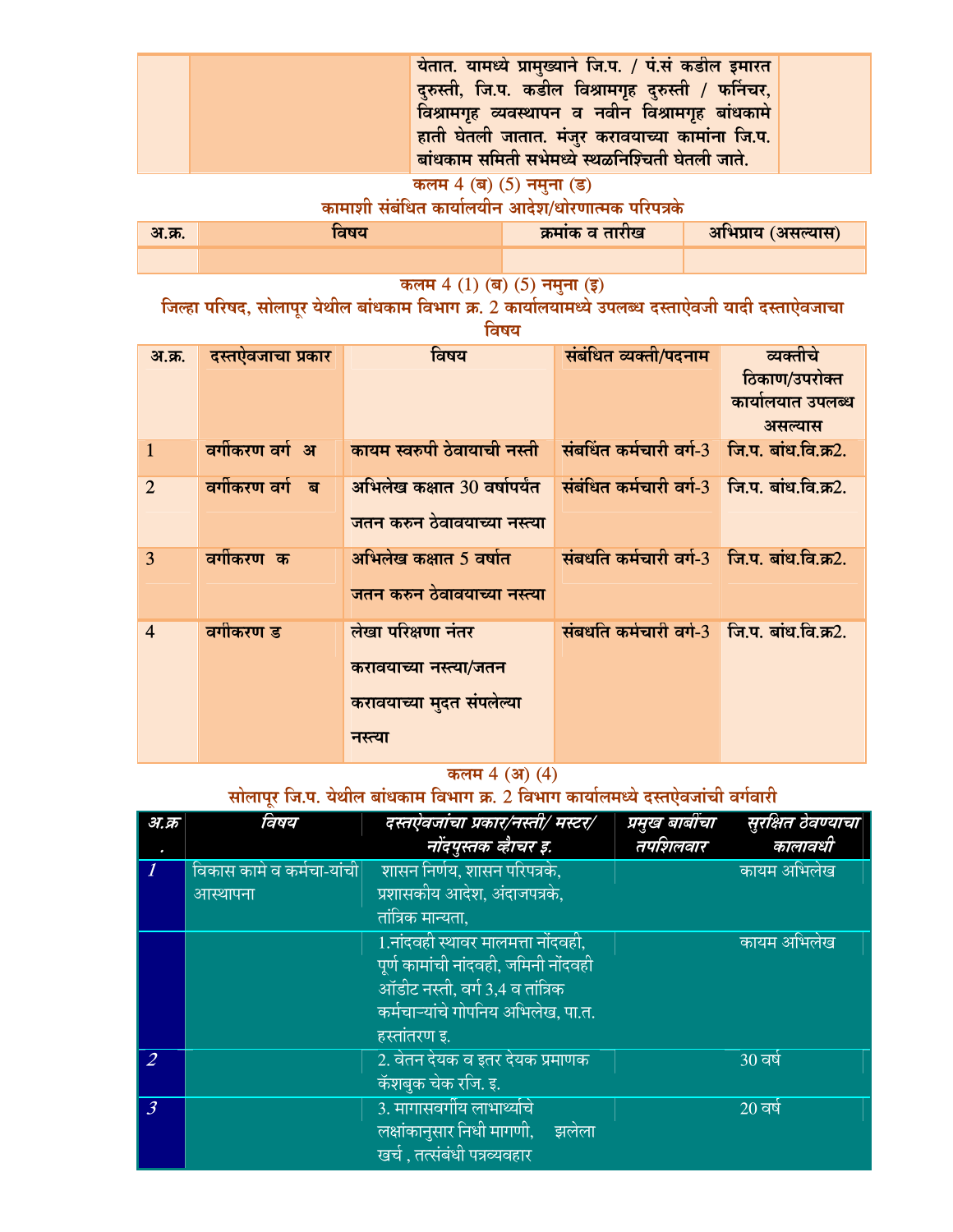|  | $\sqrt{4}$ . प्रगती अहवाल पुस्तिका, बारनिशी $\sqrt{2}$ | '5 वर्ष |
|--|--------------------------------------------------------|---------|
|  | ं नोंदवही अनामत रक्कम रक्कम, <i>।</i>                  |         |
|  | अनामत अदा नस्ती देयकासह,                               |         |

## कलम  $4(1)$  (ब)  $(7)$

# सोलापूर जि.प. येथील बांधकाम विभाग क्र. 2 कार्यालयाच्या परिणामकारक कामासाठी जनसमयाशी सल्लमसलात

करण्याची व्यवस्था

| अ.क्र. | सल्लामसलतीचा विषय                         | कार्यप्रणालांच<br>विस्तृत वर्णन | कोणत्या अधिनियम/   पुनरावृत्ती काल  <br>नियम/ परिपत्रकाद्वारे |  |
|--------|-------------------------------------------|---------------------------------|---------------------------------------------------------------|--|
|        | ।शासकीय स्तरावरुन कार्यवाही करण्यात येते. |                                 |                                                               |  |

कलम  $4(1)(\overline{q})(8)$ 

# सोलापूर जि.प. येथील बांधकाम विभाग क्र. 2 कार्यालयाच्या समितीची यादी प्रकाशित करणे.

| 37.      | समितीचे                  | समितीचे सदस्य                               | समितीचे उद्यिट        | किती       | सभा जन      | सभेचा  |
|----------|--------------------------|---------------------------------------------|-----------------------|------------|-------------|--------|
| क्र      | नांव                     |                                             |                       | वेळा       | समाया       | कार्यव |
|          |                          |                                             |                       | घेण्यात    | साठी        | त्तांत |
|          |                          |                                             |                       | येते       | ख्ुली       | (उपल   |
|          |                          |                                             |                       |            | आहे         | न्ध)   |
|          |                          |                                             |                       |            | किंवा       |        |
|          |                          |                                             |                       |            | नाही.       |        |
| $\bm{l}$ | बांधकाम                  | श्री. विजयराज मनोहर डोंगरे<br><u>सभापती</u> | जिल्हयाम <u>ध्ये</u>  | महिन्यातून | <u>नाही</u> | आहे.   |
|          | <u>वि</u> भाग <i>क्र</i> | सौ. शितलदेवी धैर्यशिल                       | आवश्यकते              | एकदा       |             |        |
|          | 2 विभाग                  | सदस्या                                      | नुसार विविध           | घेण्यात    |             |        |
|          |                          | मोहिते- पाटील                               | योजनेतील              | येते.      |             |        |
|          |                          | श्री. दादासाहेब मारूती  बाबर                | कामांची स्थळ          |            |             |        |
|          |                          | सदस्य                                       | निश्चिती करुन         |            |             |        |
|          |                          | सौ. विद्युलता प्रभाकर कोरे<br>सदस्या        | रक्कम रु. 20.00       |            |             |        |
|          |                          |                                             | लक्ष ते 30.00         |            |             |        |
|          |                          | सौ.रजनी बाळासाहेब देशमुख<br>सदस्या          | लक्ष पर्यंतच्या       |            |             |        |
|          |                          | श्री. मदन अभिमन्यु दराडे<br>सदस्य           | कामांना प्र.मा.       |            |             |        |
|          |                          |                                             | देणे. सर्व निविदा     |            |             |        |
|          |                          | सौ. सविता निखिलगीर गोसावी सदस्या            | मंजुर करणे व          |            |             |        |
|          |                          | श्री.मल्लिकार्जून महादेव पाटील<br>सदस्य     | <u>जिल्हयात विविध</u> |            |             |        |
|          |                          |                                             | विकास कामाचा          |            |             |        |
|          |                          | श्री.शिवानंद सिद्रामप्पा पाटील<br>सदस्य     | अंमल बजावणी           |            |             |        |
|          |                          | कार्यकारी अभियंता जि.प. बांध क्र. 1 सचिव    | कामी मार्गदर्शन       |            |             |        |
|          |                          |                                             | व सुचना करणे.         |            |             |        |
|          |                          |                                             |                       |            |             |        |

# कलम 4 (1)(ब)(8) नमुना (क)<br>सोलापूर जि.प. येथील समाज कल्याण कार्यालयाच्या परिषदांची यादी प्रकाशित करणे.

| अ.क्र | सस्थच<br>ना⊙व            | संस्थेचे सदस्य | संस्थेचे उदिष्ठ          | ंकिती वेळा<br>घेण्यात येते | सभा जन<br>समायासाठा<br>खली आहे<br>किंवा नाही | सभचा |
|-------|--------------------------|----------------|--------------------------|----------------------------|----------------------------------------------|------|
|       | $\overline{\phantom{a}}$ | निरंंक         | $\overline{\phantom{0}}$ | -                          | -                                            |      |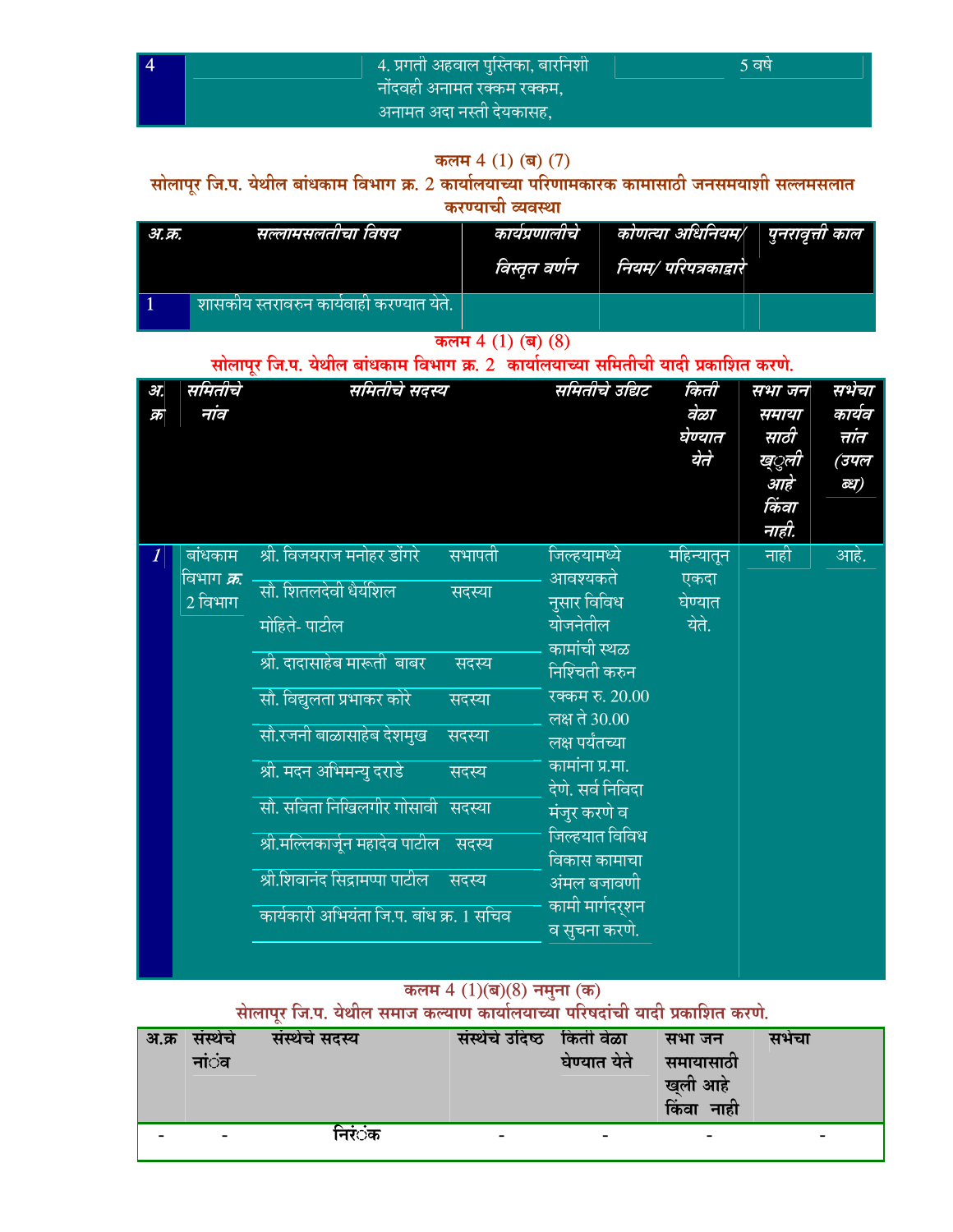# कलम 4(1) (ब) (9)<br>जि.प. येथील बांधकाम विभाग क्र. 2 कार्यालयातील अधिकारी व कर्मचारी यांची नांवे व पत्ते व त्यांचे मासिक

|                          | वेतन                                                  |                                      |                         |                                             |                          |                               |              |  |
|--------------------------|-------------------------------------------------------|--------------------------------------|-------------------------|---------------------------------------------|--------------------------|-------------------------------|--------------|--|
| <mark> अ.क</mark>        | पदनाम                                                 | अधिकारी/ कर्मचारी<br>यांचे नांव      | वग                      | या<br>कार्यालयात<br><mark>रुज दिनांक</mark> | सेवेमध्ये रुजू<br>दिनांक | <mark>दुरध्वनी क्रमांक</mark> | एकुण<br>वेतन |  |
| $\boldsymbol{l}$         | <mark>कार्यकारी अभियंता</mark><br><mark>(गट-अ)</mark> | <u>श्री.पी.आर.माने</u>               | $\mathbf{1}$            | 02/07/2018                                  | 07/12/1989               | 8975698097                    | 127190       |  |
| $\overline{\mathbf{2}}$  | <mark>प्रकल्प अभियंता I, II</mark>                    | <u>श्री. एस.जी.देशपांडे</u>          | $\overline{\mathbf{3}}$ | 05/06/2018                                  | 27/01/1987               | 9420360395                    | 89566        |  |
| $\overline{\mathbf{3}}$  | <mark>प्रकल्प अभियंता III</mark>                      | <mark>श्री. एम.जे.किर्णीकर</mark>    | $\overline{\mathbf{3}}$ | 7/07/2015                                   | 11/10/1985               | 9850585450                    | 121020       |  |
| $\overline{\mathcal{A}}$ | <mark>कार्यालयीन अधिक्षक</mark>                       | <mark>श्री .ए.डी.गोडसे</mark>        | $\overline{\mathbf{3}}$ | 02/10/2017                                  | 02/09/2000               | 9890677966                    | 67685        |  |
| $\boldsymbol{5}$         | <u>सहा.लेखाधिकारी</u>                                 | <mark>श्री.यू.आर.राजगुरु</mark>      | $\overline{\mathbf{3}}$ | 01/01/2020                                  | 30/10/2011               | 9096619264                    | 69478        |  |
| $\boldsymbol{\delta}$    | आरेखक                                                 | <mark>श्री. बी. व्ही. पवार</mark>    | $\overline{\mathbf{3}}$ | 23/08/2013                                  | 23/08/2013               | 9763979150                    | 59847        |  |
| $\overline{z}$           | स्थापत्य अभियांत्रिकी                                 | <u>श्री. एस. ए. चलवादी</u>           | $\overline{\mathbf{3}}$ | 24/12/2013                                  | 24/12/2013               | 8275202775                    | 44654        |  |
| $\boldsymbol{\delta}$    | <mark>वरीष्ठ सहाय्यक</mark>                           | <mark>श्रीमती. ए. एस.पडवळे</mark>    | $\overline{\mathbf{3}}$ | 24/06/2014                                  | 02/09/2000               | 9403952932                    | 61966        |  |
| $\boldsymbol{g}$         | वरीष्ठ सहाय्यक                                        | <u>श्री.वाघमारे आर आय</u>            | $\overline{\mathbf{3}}$ | 02/12/2019                                  | 22/01/1986               | 8208928535                    | 71808        |  |
| 10                       | <mark>वरीष्ठ सहाय्यक</mark>                           | <u>श्री.एस.व्ही.साळुंखे</u>          | $\overline{\mathbf{3}}$ | 21/04/2018                                  | 26/10/1994               | 9518542282                    | 55183        |  |
| 11                       | <mark>वरीष्ठ सहाय्यक</mark>                           | <u>श्री.ए.डी.पाटील</u>               | $\overline{\mathbf{3}}$ | 21/03/2017                                  | 24/05/2006               | 7798513100                    | 45956        |  |
| 12                       | <mark>कनिष्ठ सहाय्यक</mark>                           | <u>श्री.आर.एन.कुणे</u>               | $\overline{\mathbf{3}}$ | 07/11/2015                                  | 16/03/2005               | 9011279268                    | 26360        |  |
| 13                       | <mark>कनिष्ठ सहाय्यक</mark>                           | <mark>श्री. आर.यू.शेख</mark>         | $\overline{\mathbf{3}}$ | 01/06/2017                                  | 27/01/1993               | 9850554780                    | 51991        |  |
| 14                       | <mark>कनिष्ठ सहाय्यक</mark>                           | <u>श्री. ए.एस.राठोड</u>              | $\overline{\mathbf{3}}$ | 01/06/2017                                  | 20/02/1999               | 8668406736                    | 41828        |  |
| 15                       | <mark>कनिष्ठ सहाय्यक</mark>                           | <u>श्री.एस.ए.कुमठे</u>               | $\overline{\mathbf{3}}$ | 06/11/2015                                  | 08/04/2005               | 7020557207                    | 26360        |  |
| 16                       | <mark>कनिष्ठ सहाय्यक</mark>                           | श्री. पी.एम.माने                     | $\overline{\mathbf{3}}$ | 21/08/2013                                  | 10/06/1997               | 9404707022                    | 31993        |  |
| 17                       | <mark>कनिष्ठ सहाय्यक</mark>                           | <u>श्री. एस.एन.रणखांबे</u>           | $\overline{\mathbf{3}}$ | 07/10/2016                                  | 20/08/2009               | 9970563478                    | 40836        |  |
| 18                       | <mark>कनिष्ठ सहाय्यक</mark>                           | <u>श्री.आय.व्ही.भरडे</u>             | $\overline{\mathbf{3}}$ | 01/02/2016                                  | 13/12/2001               | 9511730129                    | 38237        |  |
| 19                       | <mark>कनिष्ठ सहाय्यक</mark>                           | <u>श्री. व्ही.सी. शेंडगे</u>         | $\overline{\mathbf{3}}$ | 07/11/2015                                  | 05/09/2000               | 8625931714                    | 37173        |  |
| 20                       | <mark>कनिष्ठ सहाय्यक</mark>                           | <mark>श्री.एस.एस.नीळ</mark>          | $\overline{\mathbf{3}}$ | 22/06/2015                                  | 20/06/2006               | 9850333358                    | 50250        |  |
| 21                       | <mark>कनिष्ठ सहाय्यक</mark>                           | <u>श्री.ए.आर.पन्हाळकर</u>            | $\overline{\mathbf{3}}$ | 12/06/2015                                  | 24/08/2009               | 9975017800                    | 40836        |  |
| 22                       | <mark>कनिष्ठ सहाय्यक</mark>                           | <u>श्रीम.जे.बी.साठे</u>              | $\overline{\mathbf{3}}$ | 04/07/2019                                  | 20/08/2009               | 9561768083                    | 39245        |  |
| 23                       | परिचर                                                 | <mark>श्रीम. एस. बी. म्हेत्रे</mark> | 4                       | 28/05/1996                                  | 13/12/1984               | 9922111587                    | 50390        |  |
| $\overline{24}$          | परिचर                                                 | <u>श्री. एन. एन. सलवदे</u>           | $\overline{4}$          | 08/03/2011                                  | 13/06/1997               | 9921141953                    | 41413        |  |
| 25                       | परिचर                                                 | <mark>श्रीम.उंबराणी बी.व्ही.</mark>  | $\overline{\mathbf{4}}$ | 02/05/2017                                  | 11/11/2004               | 9673801777                    | 33765        |  |
| $\overline{26}$          | परिचर                                                 | <mark>श्री. एस. बी. हिप्परगी</mark>  | 4                       | 10/11/2010                                  | 10/06/1997               | 9011336813                    | 40681        |  |
| $\overline{27}$          | परिचर                                                 | <u>श्री. एन. आर. खैरमोडे</u>         | $\overline{4}$          | 03/06/2006                                  | 04/09/2000               | 9011336813                    | 38021        |  |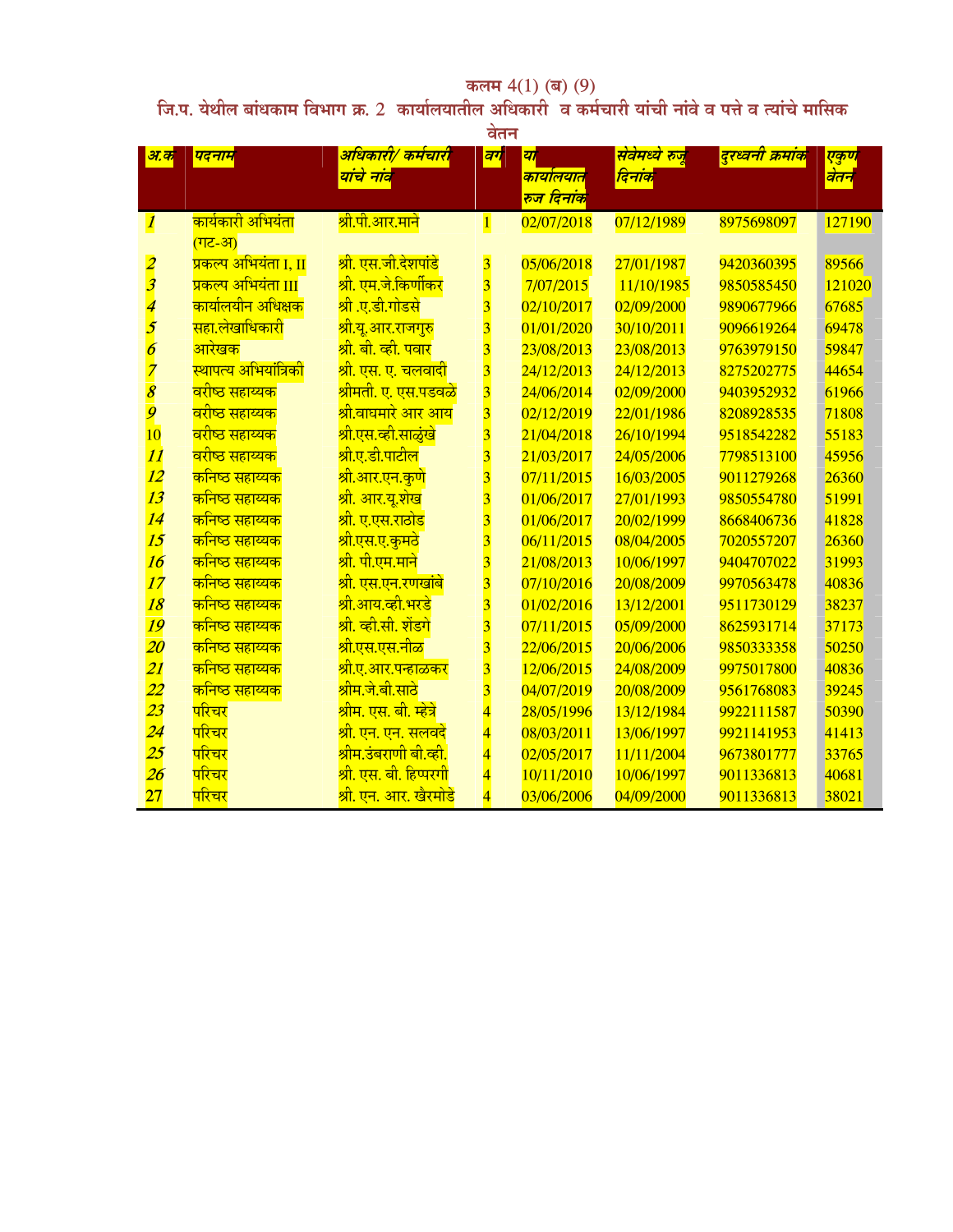#### कलम 4 (1) (ब) (10)

सोलापूर जि.प. येथील बांधकाम विभाग क्र. 2 कार्यालयाच्या अधिकारी व कर्मचाऱ्याची वेतनाची विस्तृत माहिती **<u>एकाशीत करणे</u>** 

|     | <b>AMIRINE MISSIL</b>       |              |                      |                          |                       |  |  |  |  |  |
|-----|-----------------------------|--------------|----------------------|--------------------------|-----------------------|--|--|--|--|--|
| अ.क | वगं                         | वेतन रुपरेषा | इतर अनुज्ञेय भत्ते । |                          |                       |  |  |  |  |  |
|     |                             |              | नियमित (महा.भत्ता,   | प्रसंगानुसार (जसे प्रवास | विशेष (प्रकल्प भत्ता, |  |  |  |  |  |
|     |                             |              | घरभाडे, शहर भत्ता)   | भत्ता)                   | प्रशिक्षण             |  |  |  |  |  |
|     |                             | 15600-39100  | नियमानुसार           |                          |                       |  |  |  |  |  |
|     | $\mathcal{D}_{\mathcal{L}}$ | 9300-34800   | नियमानुसार           |                          |                       |  |  |  |  |  |
|     | 3                           | 9300-34800   | नियमानुसार           |                          |                       |  |  |  |  |  |
|     | 3                           | 5200-20200   | नियमानुसार           |                          |                       |  |  |  |  |  |
|     | 3                           | 520020200    | नियमानुसार           |                          |                       |  |  |  |  |  |
| 6   | 3                           | 9300-34800   | नियमानुसार           |                          |                       |  |  |  |  |  |
|     | 4                           | 4440-7440    | नियमानुसार           |                          |                       |  |  |  |  |  |
|     |                             |              |                      |                          |                       |  |  |  |  |  |

कलम 4 (1) (ब) (11)

सोलापूर जिल्हा परिषद येथील बांधकाम विभाग क्र. 2 कार्यालयाचे मजूर अंदाजपत्रक व खर्चाचा तपशिल याची विस्तृत माहिती प्रकाशीत **करणे.** 

अदाजपत्रकाचा प्रतीचे प्रकाशन अनुदानाच्या वितरणाच्या प्रतीचे प्रकाशन

| अ.क्र           | अंदाजपत्रकीय शीर्षाचे वर्णन                                                                  | अनुदान | नियोजित<br>वापर (क्षेत्र व<br>कामाचा<br>तपशील)   | अधिक अनुदान<br>अपेक्षित रुपयात | अभिप्राय     |
|-----------------|----------------------------------------------------------------------------------------------|--------|--------------------------------------------------|--------------------------------|--------------|
|                 |                                                                                              |        |                                                  |                                |              |
| $\vert$ 1       | कार्यव्यया आस्थापना<br>20590679                                                              | 840.46 | जिल्हा अनुदान<br>वितरण                           | 664.41                         |              |
| $\overline{2}$  | ग्रामीण रस्ते विकास व<br>मजबुतीकरणे 30542081<br>ब वर्ग तिर्थक्षेत्र विकास कायक्रम<br>3604559 | 511.68 | जिल्हा अनुदान<br>वितरण<br>जिल्हा अनुदान<br>वितरण | 500.00                         | $100\%$ खर्च |
| $\overline{3}$  | आमदार स्था.वि.का. 45150012 563.87                                                            |        | जिल्हा अनुदान<br>वितरण                           |                                |              |
| $\overline{4}$  | खासदार स्था.वि.का.                                                                           | 182.29 |                                                  |                                |              |
| $5\overline{)}$ | जि.प. सेस                                                                                    | 486.50 | जिल्हा अनुदान<br>वितरण                           | 500.00                         | 100%         |

कलम 4 (1) (ब) (12) नमुना (अ)

सोलापूर जिल्हा परिषद येथील बाधकाम विभाग क्र. 2 कार्यालयातील अनुदान वाटपाच्या कार्यक्रमाची कार्यपध्दती सन 2010.11 या वर्षासाठी प्रकाशीत करणे.

## कमल 4 (1) (ब) (12) नमुना (ब)

## सोलापूर जि.प. येथील बांधकाम विभाग क्र. 2 कार्यालयातील अनुदान कार्यक्रमातर्गत विस्तृत यादी प्रसिध्द करणे.

| <b>अ.क्र.</b> | लाभार्थीचे नांव व पत्ता | अनुदान/लाभ याची<br>रक्कम (स्वरुप) | निवड पात्रतचे<br>निकष | अभिप्राय |
|---------------|-------------------------|-----------------------------------|-----------------------|----------|
|               |                         |                                   |                       |          |
|               |                         |                                   |                       |          |
|               |                         |                                   |                       |          |
|               |                         |                                   |                       |          |
|               |                         |                                   |                       |          |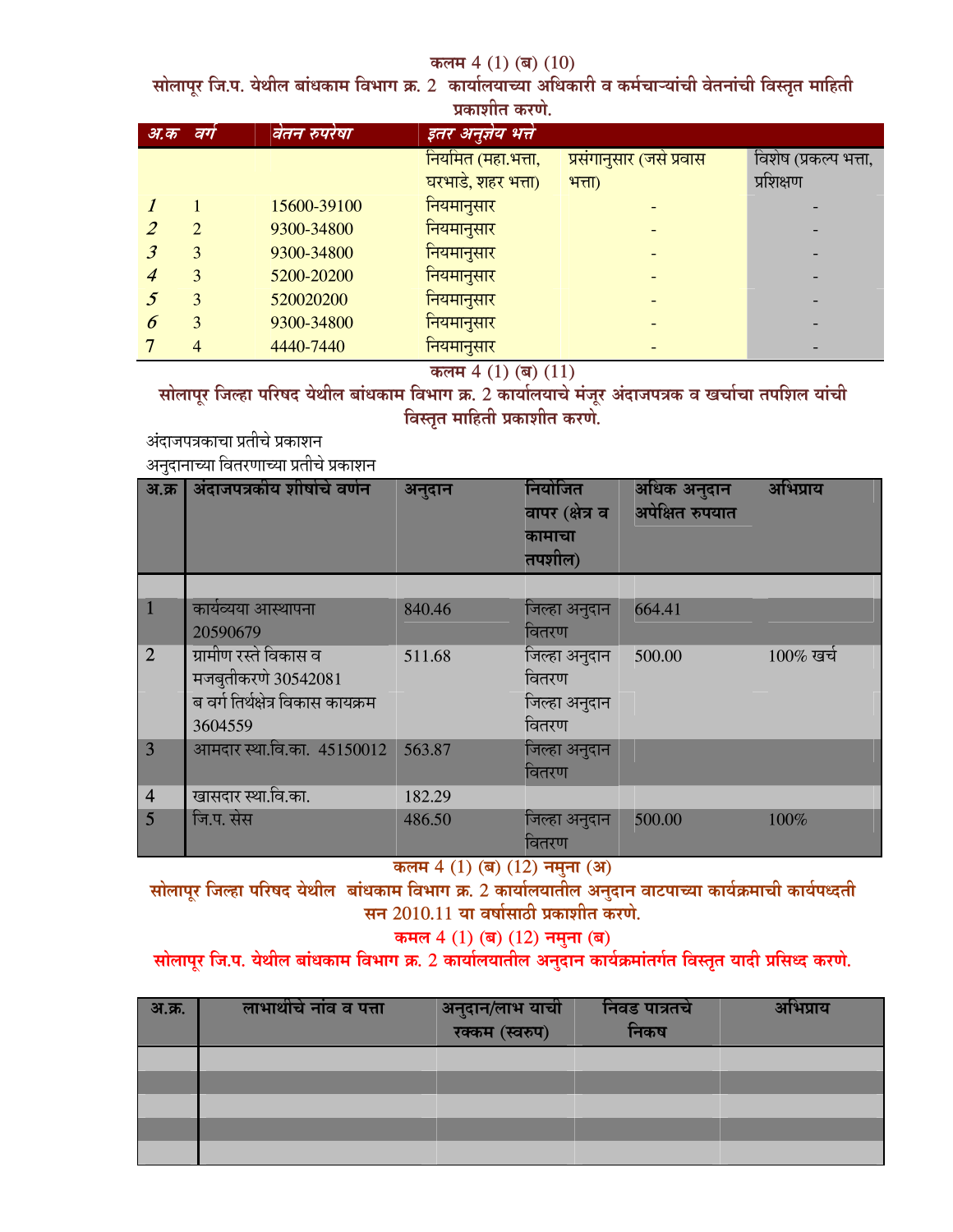## कलम 4 (1) (ब) (13) नमुना

सोलापुर जि.प. येथील बांधकाम विभाग क्र. 2 कार्यालयातील मिळणाऱ्या सवलतीचा परवाना याची चालू वर्षाची तपशीलवार माहिती.

### परवाना /परवानगी /सवलतीचे प्रकार

| <b>अ.क्र.</b> | परवाना | परवा | परवान | दनाक | ादनाक | साधारण | परवायाचा |
|---------------|--------|------|-------|------|-------|--------|----------|
|               |        |      |       |      |       |        |          |

#### कलम 4 (1) (ब) (14) नमुना

सोलापुर जिल्हा परिषद येथील बांधकाम विभाग क्र. 2 कार्यालयातील माहितीचे इलेक्ट्रॉनिक्स स्वरुपात साठविलेली माहिती प्रकाशीत करणे. चालु वर्षा करीता.

| अ.क्र | । दस्तएवजाचा प्रकार | ावषय | काणत्या<br>$\sim$ 0<br>इलेक्ट्नॉक्स<br>नमन्यात | माहिता<br>मिळविण्याची<br>पध्दता | जबाबदार व्यक्ता |
|-------|---------------------|------|------------------------------------------------|---------------------------------|-----------------|
|       |                     |      |                                                |                                 |                 |
|       |                     |      |                                                |                                 |                 |

- टेप
- ≻ फिल्म
- ≻ सीडी
- प्लॉपी  $\blacktriangleright$
- $\triangleright$  इतर कोणत्याही स्वरुपात.

### कलम  $4(1)$  (ब)  $(15)$  नमुना

सोलापूर जिल्हा परिषद येथील बांधकाम विभाग क्र. 2 कार्यालयात उपलब्ध सुविधांचा तक्ता प्रकाशीत करणे.

- उपलब्ध सुविधा  $\blacktriangleright$
- भेटण्याची वेळे संदर्भात माहिती  $\blacktriangleright$
- वेबसाईट विषयी माहिती  $\blacktriangleright$
- कॉलसेंटर विषयी माहिती  $\blacktriangleright$
- अभिलेख तपासणीसाठी उपलब्ध सुविधांची माहिती  $\blacktriangleright$
- कामाच्या तपासणीसाठी उपलब्ध सुविधांची माहीती. ➤
- नमुने मिळणे बाबत उपलब्ध माहिती  $\blacktriangleright$
- सूचना फलकाची माहिती  $\blacktriangleright$
- ग्रंथालय विषयी माहिती  $\blacktriangleright$
- सकाळी 10 ते 5.45 - नाही
- $-2728005$
- 
- अ,ब,क,ड नुसार अभिलेख गृहात
	- उपलब्ध
	- अ,ब,क, नुसार
	- निरंक
	- आहे.
- निरंक

| अ.क्र. | सुविधेचा प्रकार                                                   | वेळ                                     | कार्यपध्दती | ठिकाण                                   | जबाबदार<br>व्यक्ती /<br>कर्मचारी | तक्रार निवारण                    |
|--------|-------------------------------------------------------------------|-----------------------------------------|-------------|-----------------------------------------|----------------------------------|----------------------------------|
|        | भेटण्याची वेळ दर<br>सोमवार व शुक्रवार<br>व सुट्टीचा दिवस<br>सोड़न | <b>दुपारी 3.00</b><br>वा ते 4.00<br>वा. |             | बाधकाम<br>विभाग क्र. 2<br>जि.प. सोलापूर | क.प्र.अधि                        | कार्यकारी<br>अभियंता, (गट-<br>अ) |

कलम  $4(1)$  (ब)  $(16)$ 

सोलापूर जि.प. येथील बांधकाम विभाग क्र. 2 कार्यालयातील शासकीय माहिती अधिकारी/ सहा.शासकीय माहिती अधिकारी/अपिलीय प्राधिकारी (तेथील लोक प्राधिकाऱ्याच्या कार्यक्षेत्रातील) यांची विस्तृत माहिती प्रकाशित करणे.

## अ. शासकीय माहिती अधिकारी

| अ.क्र  शासकीय माहिती | पदनाम | कायक्षत्र | पत्ता/फान | डे-मेल | आपलाय      |
|----------------------|-------|-----------|-----------|--------|------------|
| अधिकाऱ्यांच नाव      |       |           |           |        | प्राधिकारी |
| श्री .एम.जे.किर्णाकर | शाखा  | सालापूर   | ोज.प. बाध |        | कायकारा    |